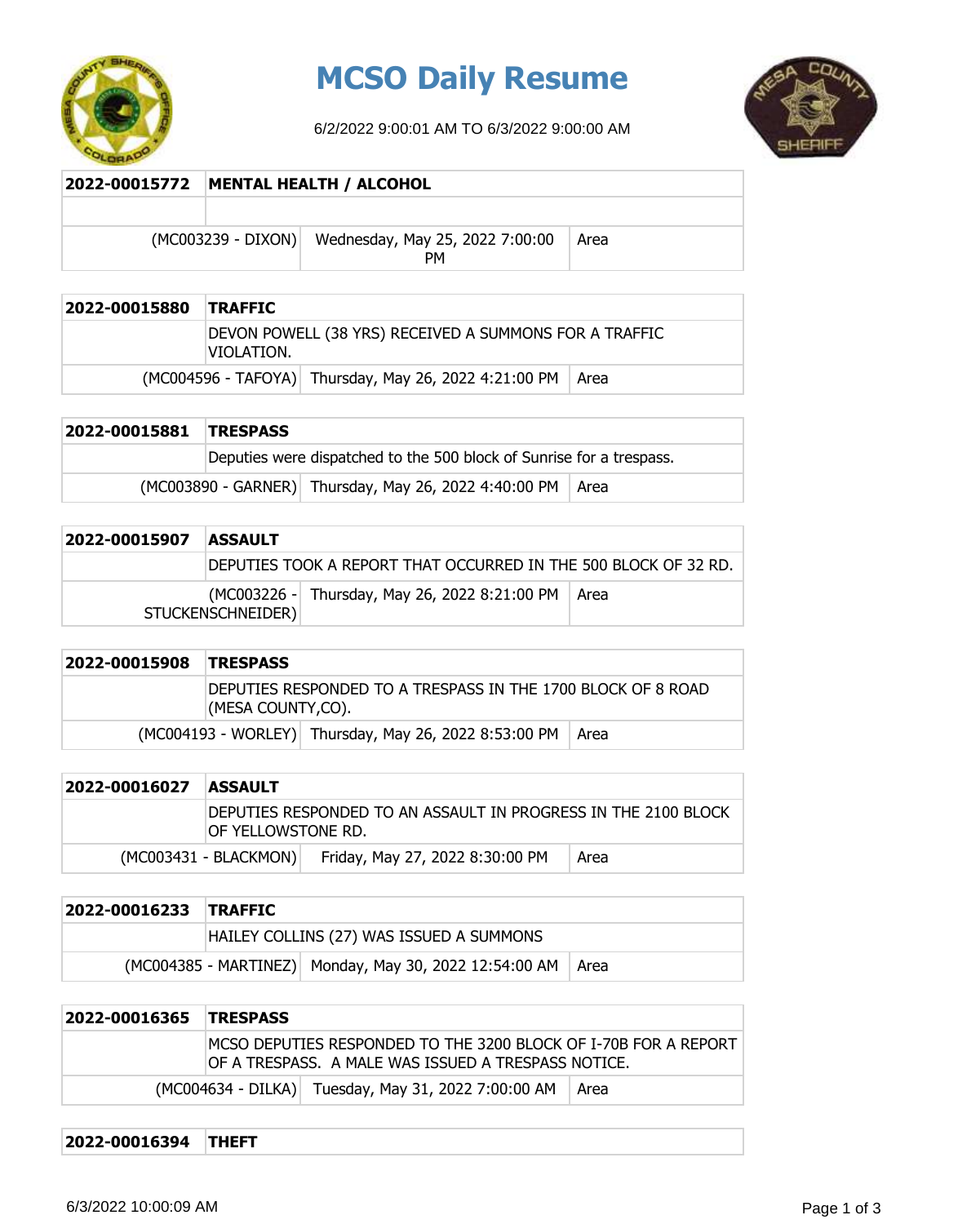| DEPUTIES WERE DISPATCHED TO A REPORT OF A THEFT AT THE 400<br>IBLOCK OF ANANESSA DRIVE. |                                                           |  |  |
|-----------------------------------------------------------------------------------------|-----------------------------------------------------------|--|--|
|                                                                                         | (MC004135 - RUIZ) Tuesday, May 24, 2022 8:00:00 AM   Area |  |  |

| 2022-00016496 | <b>ASSAULT</b> |                                                                                                                                                                    |      |
|---------------|----------------|--------------------------------------------------------------------------------------------------------------------------------------------------------------------|------|
|               |                | DEPUTIES RESPONDED TO COMMUNITY HOSPITAL IN REFERENCE TO AN<br>ALLEGED ASSAULT THAT OCCURRED NEAR THE INTERSECTION OF 32 1/2<br>RD & D RD. THIS CASE REMAINS OPEN. |      |
|               |                | (MC004745 - URBIN) Wednesday, June 01, 2022 3:51:00<br>AМ                                                                                                          | Area |

| 2022-00016526 | <b>FRAUD / FORGERY</b>                                                              |  |  |
|---------------|-------------------------------------------------------------------------------------|--|--|
|               | IDEPUTIES RESPONDED TO THE 200 BLOCK OF 28 RD FOR A FRAUD. A<br>REPORT WAS WRITTEN. |  |  |
|               | (MC004591 - BAKER) Tuesday, May 31, 2022 12:00:00 AM   Area                         |  |  |

| 2022-00016545 | <b>WARRANT ARREST</b> |                                                                                                                                                                                        |      |
|---------------|-----------------------|----------------------------------------------------------------------------------------------------------------------------------------------------------------------------------------|------|
|               |                       | LINDA PACHECO, AGE 49, WAS ARRESTED IN THE 3200 BLOCK OF FRONT<br>STREET FOR TWO ACTIVE WARRANTS (GJPD DKT#C0392021M000558 and<br>Adam's County Sheriff's Office DKT#C0012019T004353). |      |
|               |                       | (MC003604 - SIMON) Wednesday, June 01, 2022 12:29:00<br><b>PM</b>                                                                                                                      | Area |

| 2022-00016564 | <b>WARRANT ARREST</b>                                                     |                                                           |      |
|---------------|---------------------------------------------------------------------------|-----------------------------------------------------------|------|
|               | Sean Kepner, age 18, was taken into custody for an active arrest warrant. |                                                           |      |
|               |                                                                           | (MC004622 - PRATT) Wednesday, June 01, 2022 2:35:00<br>PМ | Area |

| 2022-00016581 | <b>RESTRAINING ORD VIOL</b>                                                                          |      |
|---------------|------------------------------------------------------------------------------------------------------|------|
|               | MEGAN ABBOTT, 29, WAS ARRESTED ON THE 700 BLOCK OF 38 RD FOR<br>THE VIOLATION OF A PROTECTION ORDER. |      |
|               | (MC003026 - PFISTER) Wednesday, June 01, 2022 5:37:00<br><b>PM</b>                                   | Area |

| 2022-00016601 | <b>WARRANT ARREST</b> |                                                                 |      |
|---------------|-----------------------|-----------------------------------------------------------------|------|
|               | IOF JACKSON STREET.   | DEPTUTIES RESPONDED TO A REPORT OF A TRESPASS IN THE 600 BLOCK  |      |
|               |                       | (MC003879 - WICK) Wednesday, June 01, 2022 8:54:00<br><b>PM</b> | Area |

| 2022-00016615 | <b>WARRANT ARREST</b>                                                                                                                                                                              |
|---------------|----------------------------------------------------------------------------------------------------------------------------------------------------------------------------------------------------|
|               | ON 06/02/22 DEPUTIES WERE DISPATCHED TO A WARRANT ARREST IN<br>THE 500 BLOCK OF 31 1/2 ROAD. LUIS CHACON, 26, WAS TRAKEN INTO<br>CUSTODY AND TRANSPORTED TO THE MESA COUNTY DETENTION<br>FACILITY. |
|               | (MC003997 - ZAMORA) Thursday, June 02, 2022 12:21:00 AM Area                                                                                                                                       |